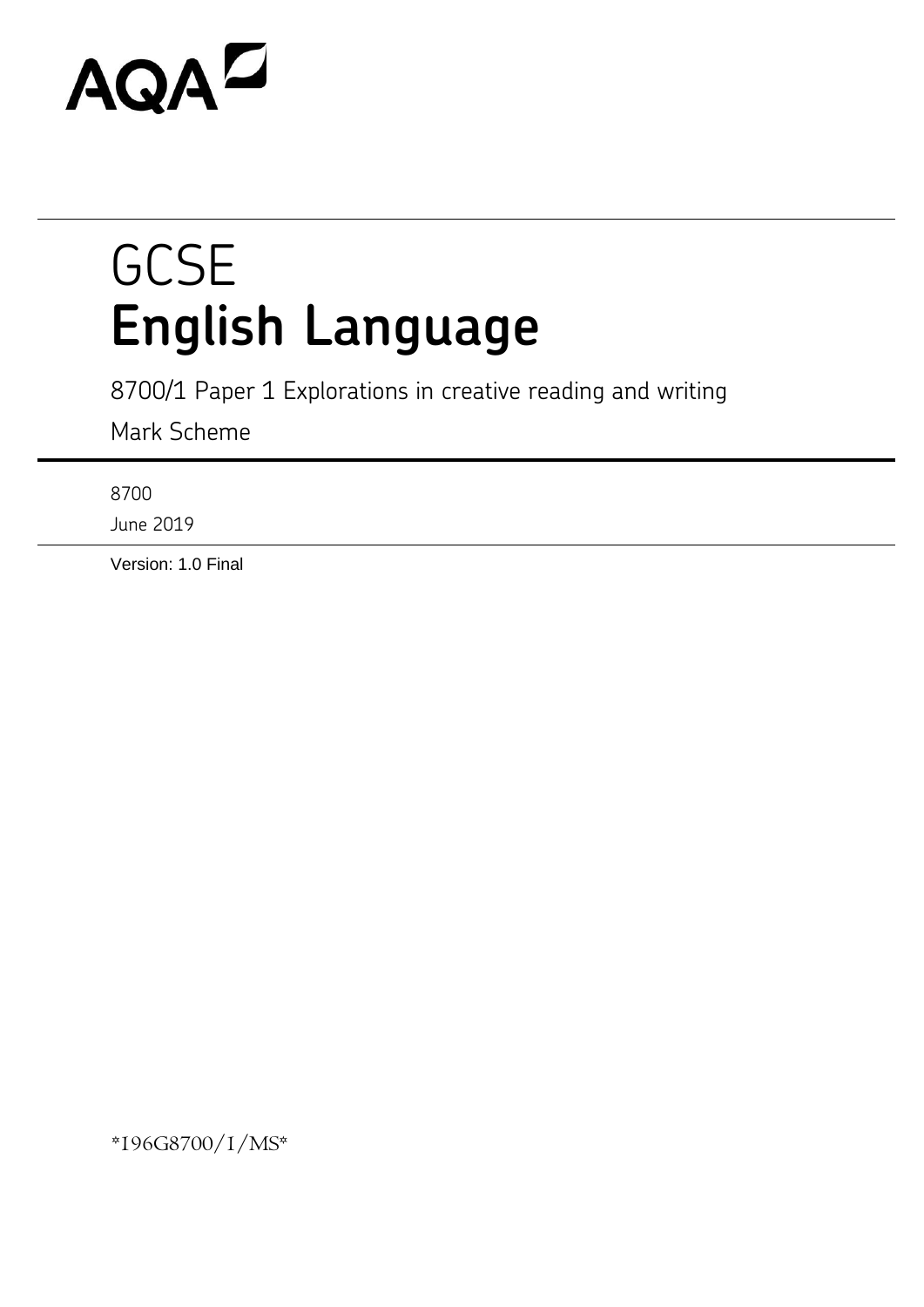Mark schemes are prepared by the Lead Assessment Writer and considered, together with the relevant questions, by a panel of subject teachers. This mark scheme includes any amendments made at the standardisation events which all associates participate in and is the scheme which was used by them in this examination. The standardisation process ensures that the mark scheme covers the students' responses to questions and that every associate understands and applies it in the same correct way. As preparation for standardisation each associate analyses a number of students' scripts. Alternative answers not already covered by the mark scheme are discussed and legislated for. If, after the standardisation process, associates encounter unusual answers which have not been raised they are required to refer these to the Lead Assessment Writer.

It must be stressed that a mark scheme is a working document, in many cases further developed and expanded on the basis of students' reactions to a particular paper. Assumptions about future mark schemes on the basis of one year's document should be avoided; whilst the guiding principles of assessment remain constant, details will change, depending on the content of a particular examination paper.

Further copies of this mark scheme are available from aqa.org.uk

Copyright © 2019 AQA and itslicensors. All rightsreserved.

AQA retainsthe copyright on all itspublications. However, registered schools/collegesfor AQA are permitted to copy material from thisbooklet for their own internal use, with the following important exception: AQA cannot give permission to schools/collegesto photocopy any material that isacknowledged to a third party even for internal use within the centre.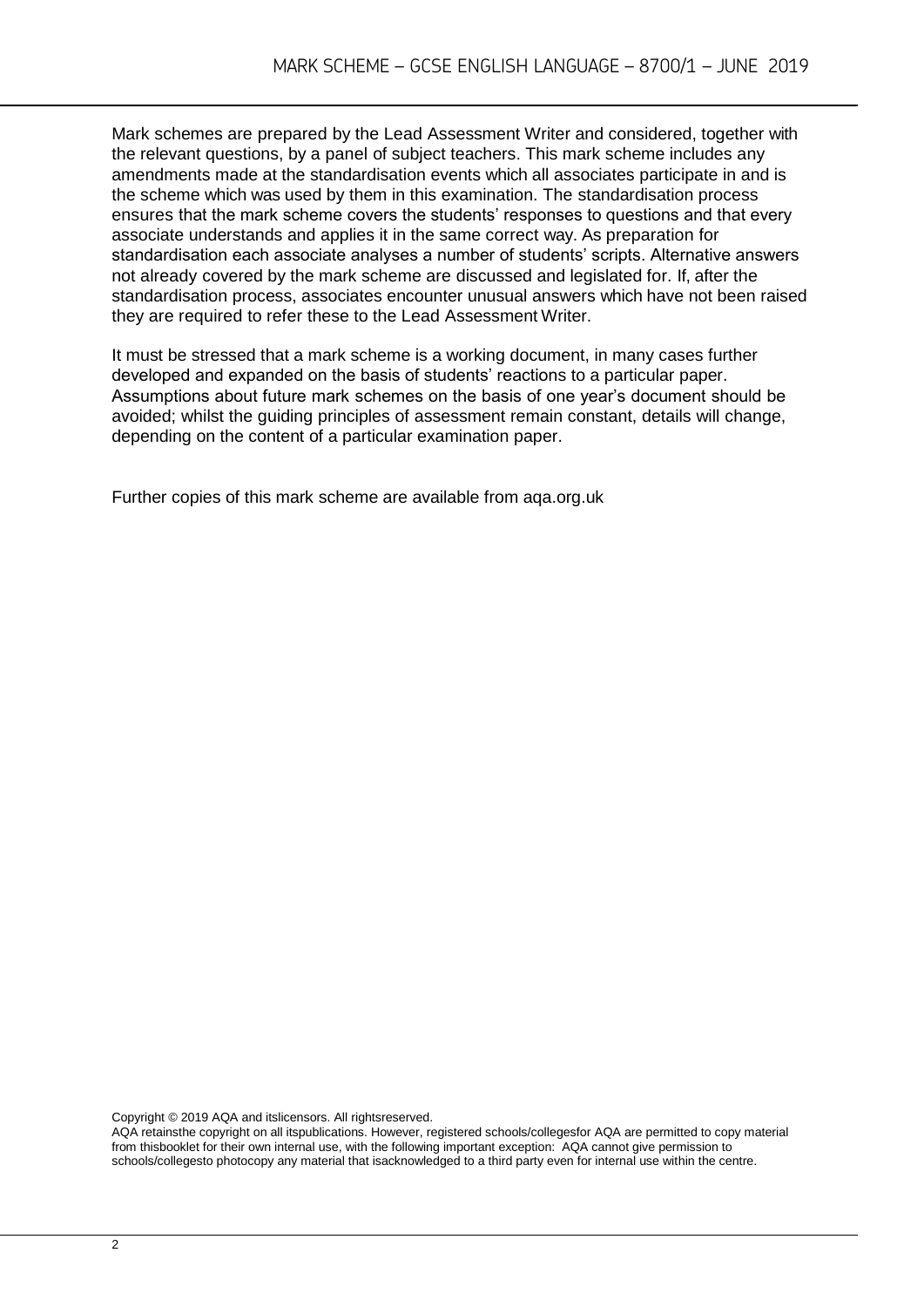#### Introduction

The information provided for each question is intended to be a guide to the kind of answers anticipated and is neither exhaustive nor prescriptive. **All appropriate responses should be given credit.**

#### **Level of response marking instructions**

Level of response mark schemes for GCSE English Language are broken down into four levels (where appropriate). In the first column each level is identified with one or two key words that represent the differences in the skills then described. These key words show the progression from Level 1 to 4 and are:

| Level 4 | Perceptive, detailed |
|---------|----------------------|
| Level 3 | Clear, relevant      |
| Level 2 | Some, attempts       |
| Level 1 | Simple, limited.     |

This is followed in the second column by a description of the different qualities required in the student's answer for that level. These are called the skills descriptors. In order to reach a given level, a student must fulfil one or more of the skills descriptors for that level.

The third column of the mark scheme is the Indicative Standard. This is an important feature of the mark scheme for GCSE English Language. It provides exemplification of the skills descriptors at each level and offers a small number of different comments at the required standard to give an indication of the quality of response that is typical for that level. It shows the progression from Level 1 to 4.

The Indicative Standard is not intended to be a model answer nor a complete response, and it does not exemplify required content. Students may reach a given level by making **one or more** comments of the quality demonstrated by the Indicative Standard and do not have to meet all the skill descriptors at that level.

The standardising scripts will further exemplify each of the levels. You must refer to the standardising material **throughout your marking**.

#### **Step 1 Annotate the response**

When marking a response you should first read through the student's answer and annotate each section using the comments from the statement bank to show the qualities that are being demonstrated, as instructed during standardising. You can then award a level and a mark.

#### **Step 2 Determine a level**

Start at the lowest level of the mark scheme and use it as a ladder to see whether the answer meets the descriptors for that level. The descriptors for the level indicate the different qualities that might be seen in the student's answer for that level. If it meets the lowest level then go to the next one and decide if it meets this level, and so on, until you have a match between the level descriptor and the answer. With practice and familiarity you will find that for better answers you will be able to quickly skip through the lower levels of the mark scheme.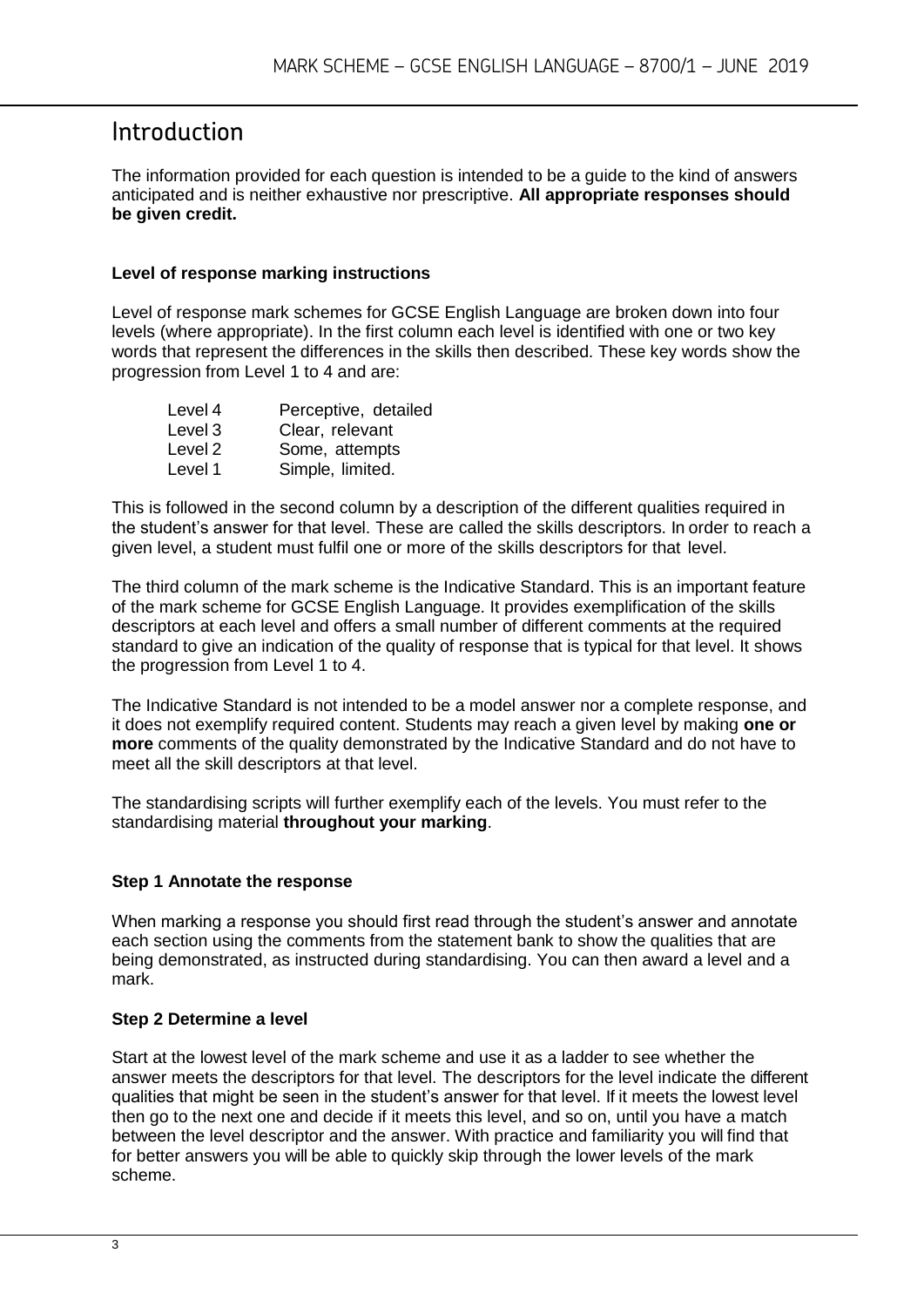The Indicative Standard column in the mark scheme will help you determine the correct level. Remember, students may reach a given level by making **one or more** comments of the quality demonstrated by the Indicative Standard and do **not** have to meet all the skill descriptors at that level. It is not the number of references, but the quality of the comments that will determine the level. The annotation you added to the script at Step 1 will help you determine the correct level.

#### **Step 3 Determine a mark**

Once you have assigned a level you need to decide on the mark. This requires you to fine tune within the level to see how well each of the skills descriptors for that level has been met. A student only has to meet a skills descriptor at a given level **once** to be awarded that level. Since responses rarely match a level in all respects, you need to balance out the range of skills achieved and allow strong performance in some aspects to compensate for other skills that may be only partially fulfilled. Again, the annotation added at Step 1 will help you determine the mark.

Reference to the standardising scripts throughout the marking period is essential. This will help you apply the level descriptors accurately and consistently. There will usually be an answer in the standardising materials which will correspond with each level of the mark scheme. This answer will have been awarded a mark by the Lead Examiner. You can compare the student's answer with the example to determine if it is the same standard, better or worse than the example. You can then use this to allocate a mark for the answer based on the Lead Examiner's mark on the example.

You may well need to read back through the answer as you apply the mark scheme to clarify points and assure yourself that the level and the mark are appropriate.

An answer which contains nothing of relevance to the question must be awarded no marks.

#### **Advice**

In fairness to students, all examiners must use the same marking methods. The following advice may seem obvious, but all examiners must follow it closely.

- 1. Refer constantly to the mark scheme and standardising scripts throughout the marking period.
- 2. Always credit accurate, relevant and appropriate responses that are not necessarily covered by the mark scheme or the standardising scripts.
- 3. Use the full range of marks. Do not hesitate to give full marks if the response merits it.
- 4. Remember the key to accurate and fair marking is consistency.
- 5. If you have any doubt about how to allocate marks to a response, consult your Team Leader.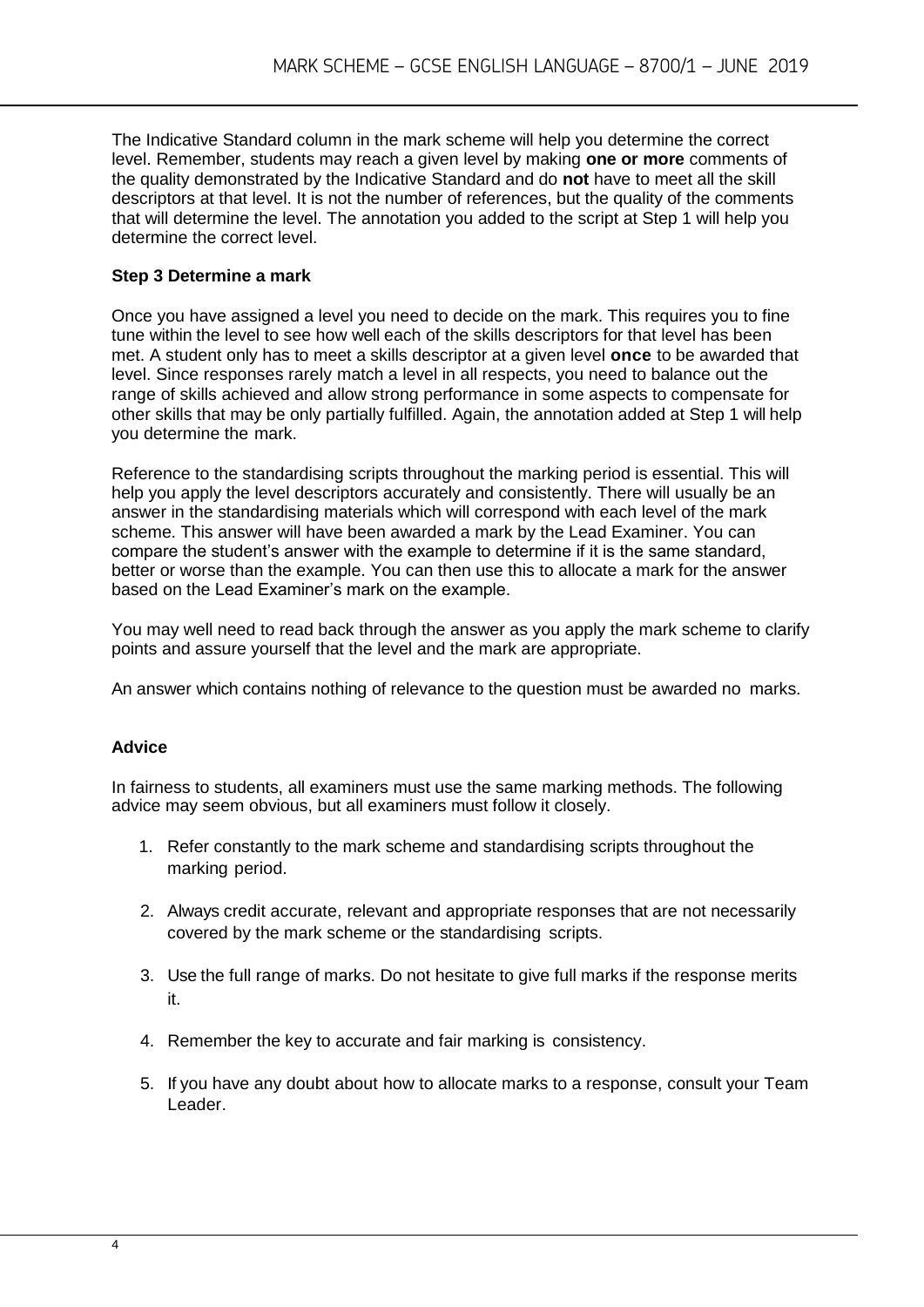#### **SECTION A: READING – Assessment Objectives**

| AO1             | Identify and interpret explicit and implicit information and ideas.<br>$\bullet$<br>Select and synthesise evidence from different texts.                                               |
|-----------------|----------------------------------------------------------------------------------------------------------------------------------------------------------------------------------------|
| AO <sub>2</sub> | Explain, comment on and analyse how writers use language and structure<br>٠<br>to achieve effects and influence readers, using relevant subject<br>terminology to support their views. |
| AO3             | Compare writers' ideas and perspectives, as well as how these are<br>٠<br>conveyed, across two or more texts.                                                                          |
| AO4             | Evaluate texts critically and support this with appropriate textual references.<br>$\bullet$                                                                                           |

#### **SECTION B: WRITING – Assessment Objectives**

| AO <sub>5</sub> | $\bullet$<br>$\bullet$ | Communicate clearly, effectively and imaginatively, selecting and adapting<br>tone, style and register for different forms, purposes and audiences.<br>Organise information and ideas, using structural and grammatical features<br>to support coherence and cohesion of texts. |
|-----------------|------------------------|---------------------------------------------------------------------------------------------------------------------------------------------------------------------------------------------------------------------------------------------------------------------------------|
| AO6             | $\bullet$              | Candidates must use a range of vocabulary and sentence structures for<br>clarity, purpose and effect, with accurate spelling and punctuation. (This<br>requirement must constitute 20% of the marks for each specification as a<br>whole).                                      |

 $\Gamma$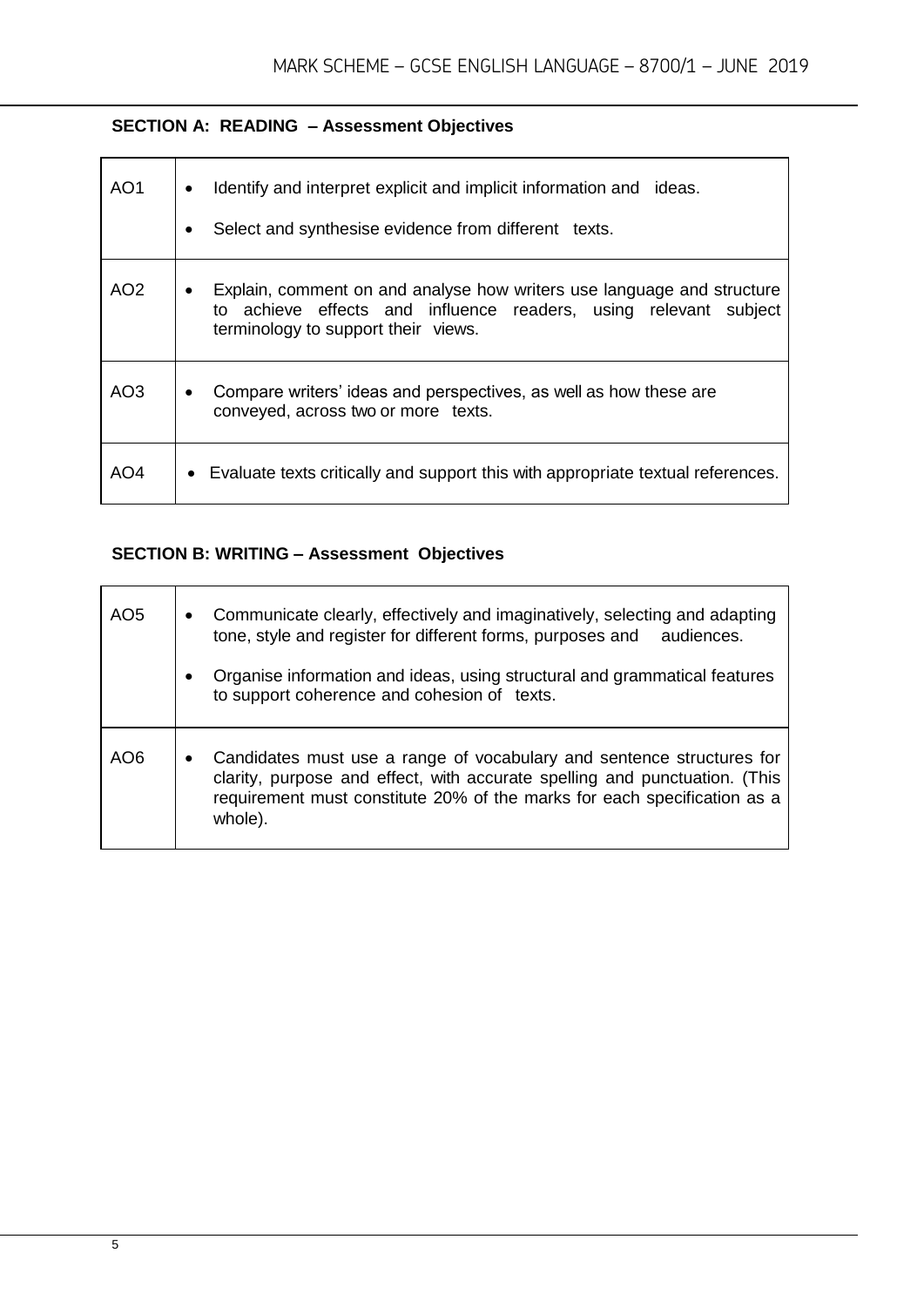| <b>Assessment</b><br>Objective | <b>Section A</b> |
|--------------------------------|------------------|
| AO1                            | $\checkmark$     |
| AO <sub>2</sub>                | $\checkmark$     |
| AO <sub>3</sub>                | N/A              |
| AO <sub>4</sub>                | $\checkmark$     |
|                                | <b>Section B</b> |
| AO <sub>5</sub>                | ✓                |
| AO <sub>6</sub>                | $\checkmark$     |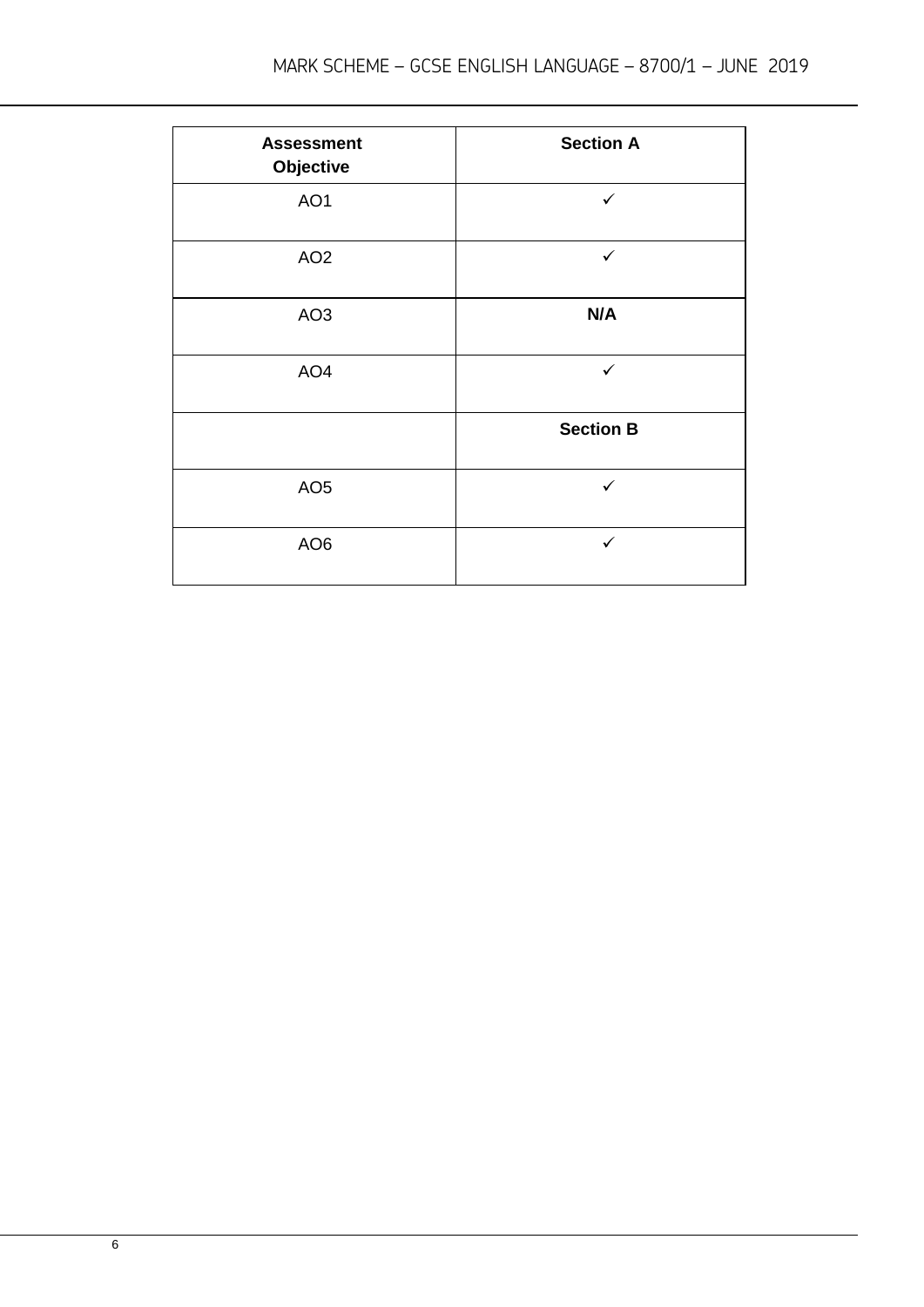**0 1**

Read again the first part of the source, from **lines 1 to 5**.

List **four** things about the motor-van from this part of the source.

Give 1 mark for each point about the motor-van:

- responses must be true, and drawn only from lines 1 to 5 of the text
- responses must relate to **the motor-van**
- students may quote or paraphrase
- a paraphrased response covering more than one point should be credited for each point made though paraphrased responses must demonstrate evidence of identification of information that is specific to the focus of the question as required by AO1
- responses that copy the whole section of the text from lines 1 to 5 verbatim should not be credited any marks as this does not provide any evidence of identification of information that is specific to the focus of the question as required by AO1.

Note: The indicative content must not be treated as exhaustive and reference must be made to the selected section of the text.

- **AO1**  $\bullet$  Identify and interpret explicit and implicit information and ideas
	- Select and synthesise evidence from different texts

#### **This assesses bullet point 1: identify and interpret explicit and implicit information and ideas**

Indicative content; students may include:

|                                                                     | Accept                                                                                                                                         | Reject                                                                 |
|---------------------------------------------------------------------|------------------------------------------------------------------------------------------------------------------------------------------------|------------------------------------------------------------------------|
| The van is an old Ford.                                             | Two marks - 'old Ford'<br>Or separately<br>'old' – one mark<br>'Ford' – one mark<br>It has a windscreen – one mark<br>It has a roof – one mark | Motor-van                                                              |
| The van has been<br>repainted green.                                | 'Repainted green' – two marks<br>Or separately<br>'Repainted' - one mark<br>'Green' - one mark<br>The van is painted green – one mark          | The van is painted.                                                    |
| There is a flattened-out<br>biscuit tin nailed to the<br>side.      | One mark<br>There is a flattened-out tin nailed to the side<br>– one mark                                                                      | Reference to tin, but no<br>reference to side or van                   |
| The sign on the van<br>says, 'Jos. Hartop,<br>greengrocer, rabbits' | One mark<br>It says rabbits/greengrocer/Hartop on the van<br>– one mark<br>There is a sign on the van $-$ one mark                             | Rabbits are in the van,<br>rabbits scratched on the<br>side of the van |

**[4 marks]**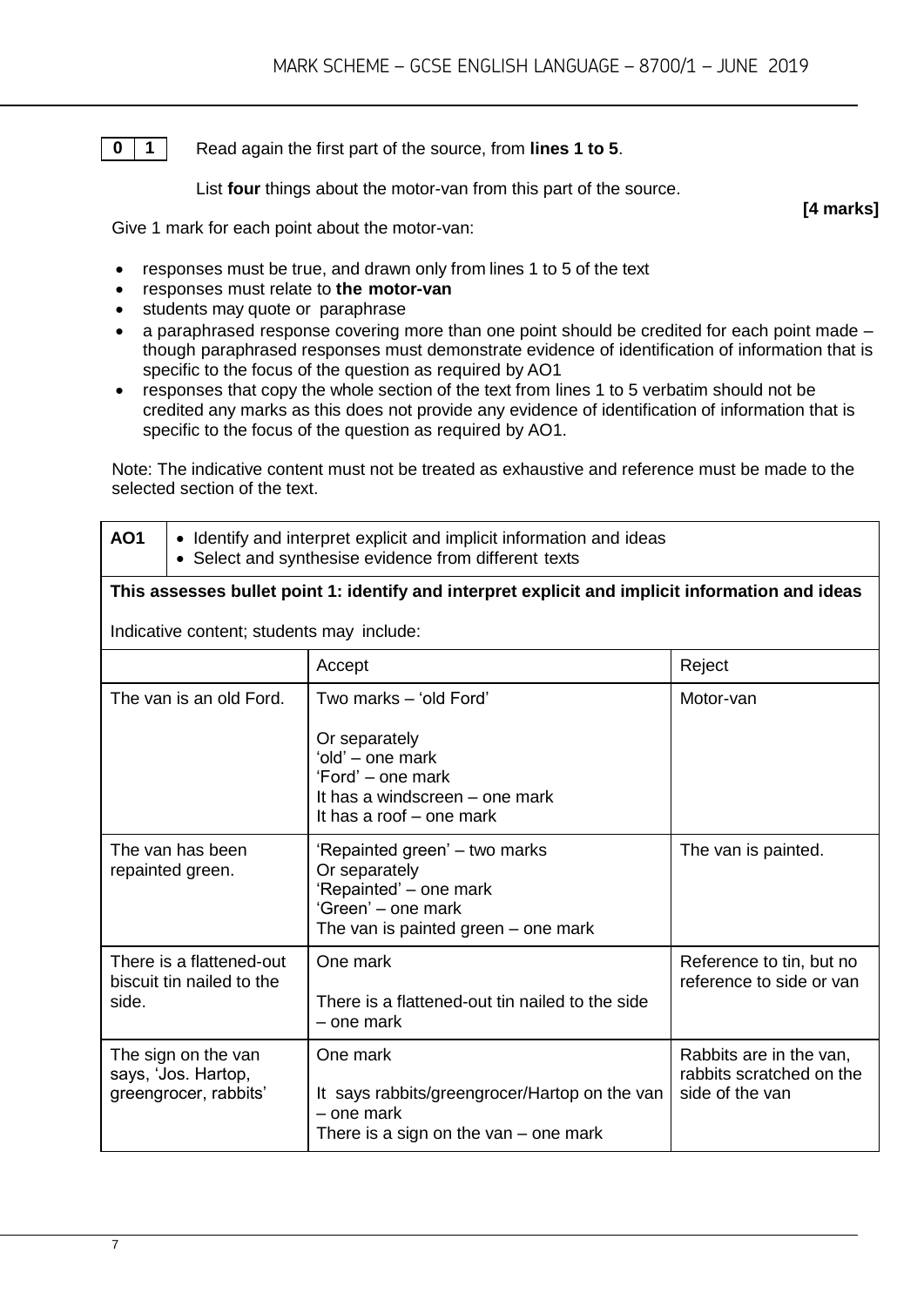| The lettering is streaky<br>white.                                              | Two marks - 'streaky white'<br><b>or</b><br>'streaky' - one mark                                                  | The van is streaky/white                                                                                                     |
|---------------------------------------------------------------------------------|-------------------------------------------------------------------------------------------------------------------|------------------------------------------------------------------------------------------------------------------------------|
|                                                                                 | 'white' – one mark<br>There is white lettering on the van - one mark<br>There is lettering on the van – one mark  | The van is scratched                                                                                                         |
| The van is travelling                                                           | The van is travelling – one mark                                                                                  | It is travelling/driving in                                                                                                  |
| slowly, across a high<br>treeless stretch of<br>country, in half-<br>darkness.  | Travelling/driving across a treeless stretch of<br>country – one mark                                             | the dark - without<br>reference to 'half'                                                                                    |
|                                                                                 | Travelling/driving across a stretch of country<br>- one mark                                                      |                                                                                                                              |
|                                                                                 | Travelling/driving slowly – one mark                                                                              |                                                                                                                              |
|                                                                                 | The van is slow $-$ one mark                                                                                      |                                                                                                                              |
|                                                                                 | Travelling/driving across a high stretch of country -<br>one mark                                                 |                                                                                                                              |
|                                                                                 | Travelling/driving in half-darkness - one mark                                                                    |                                                                                                                              |
|                                                                                 | The van is travelling slowly, across a high treeless<br>stretch of country, in half-darkness – maximum 3<br>marks |                                                                                                                              |
|                                                                                 | The van is travelling in squally November – one<br>mark                                                           |                                                                                                                              |
|                                                                                 | The van is travelling in November – one mark                                                                      |                                                                                                                              |
| There are<br>chrysanthemums<br>strung on the roof.                              | There are flowers on the roof.                                                                                    | Pink flowers or<br>Pink chrysanthemums,<br>without reference to<br>being on the roof/on the<br>van<br>(no marks for sheaves) |
| Rain hailed on the                                                              | Must be rain/ing $+$ mention of the van $-$ one mark                                                              | It is raining.                                                                                                               |
| windscreen.                                                                     | The rain is hailing on the van/roof $-$ one mark                                                                  | It is hailing.<br>It is hailing on the van.                                                                                  |
|                                                                                 | The van is travelling through the rain – one mark                                                                 |                                                                                                                              |
|                                                                                 | Rain swished across the roof – one mark                                                                           |                                                                                                                              |
|                                                                                 | Water swished across the roof – one mark                                                                          |                                                                                                                              |
| "Jos Hartop,<br>greengrocer, rabbits"                                           | 4 Marks                                                                                                           |                                                                                                                              |
| scratched in streaky                                                            | Must mention "on the side of the van / on the<br>van" to get four marks                                           |                                                                                                                              |
| white lettering on a<br>flattened out biscuit                                   |                                                                                                                   |                                                                                                                              |
| tin on the side of the<br>van                                                   |                                                                                                                   |                                                                                                                              |
| Or any other valid responses that you are able to verify by checking the source |                                                                                                                   |                                                                                                                              |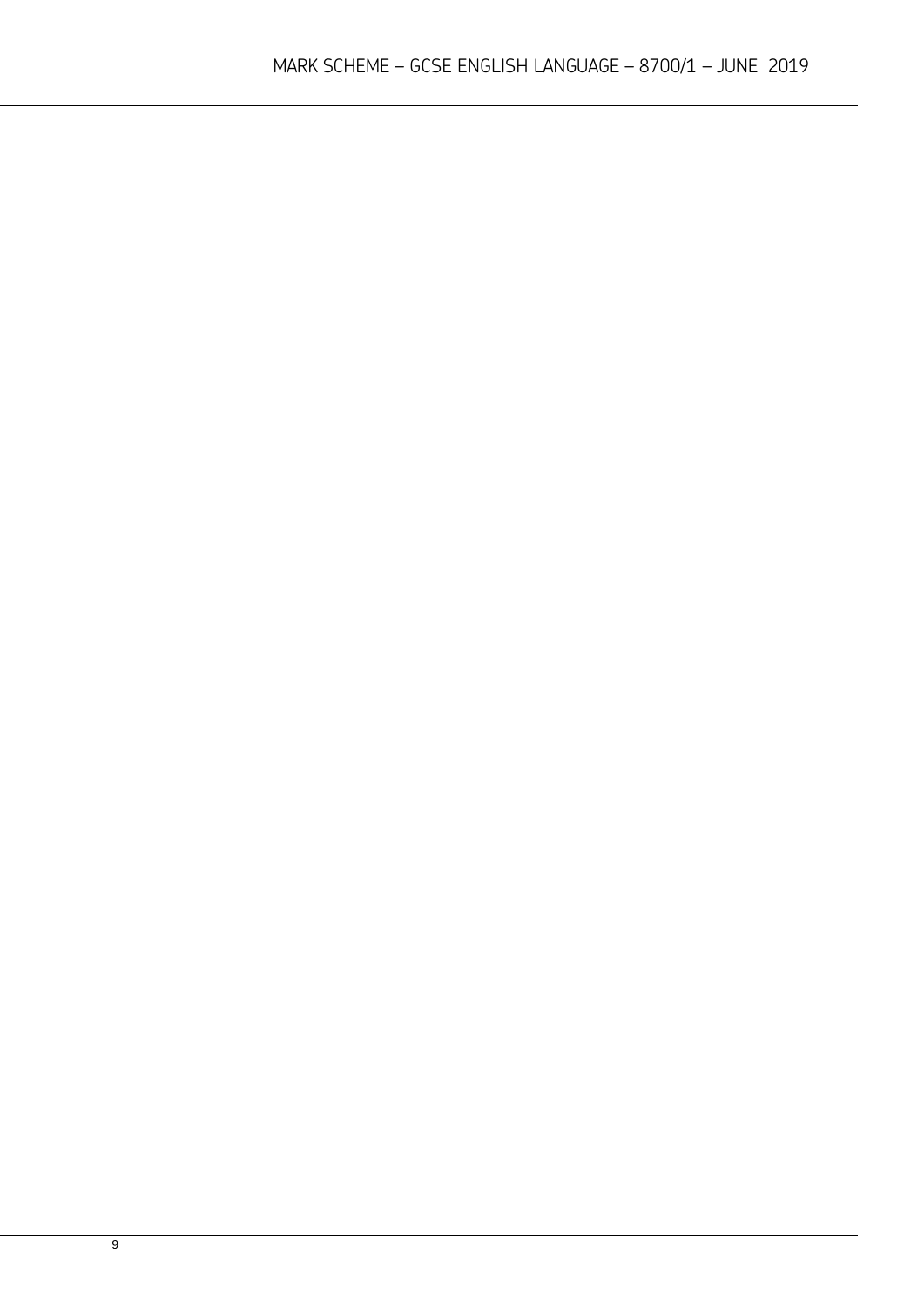#### **0 2** Look in detail at this extract, from **lines 6 to 12** of the source:

(Extract in question paper) How does the writer use language here to describe the Hartop family?

You could include the writer's choice of:

- words and phrases
- language features and techniques
- sentence forms.

#### **[8 marks]**

#### **AO2**

Explain, comment on and analyse how writers use language and structure to achieve effects and influence readers, using relevant subject terminology to support their views

**This question assesses Language** ie: Words/Phrases/Language Features/Language Techniques/Sentence Forms

| Level                                                       | <b>Skills Descriptors</b>                                                                                                                                                                                                                                     | <b>Indicative Standard</b><br>This indicative standard provides an exemplification of the<br>skills descriptors at each level. It is not a model answ er, nor a<br>complete response, nor does it seek to exemplify any<br>particular content.                                                                                                                                                                                                                                                                                                                                                                                                                                                                                                                                                                |
|-------------------------------------------------------------|---------------------------------------------------------------------------------------------------------------------------------------------------------------------------------------------------------------------------------------------------------------|---------------------------------------------------------------------------------------------------------------------------------------------------------------------------------------------------------------------------------------------------------------------------------------------------------------------------------------------------------------------------------------------------------------------------------------------------------------------------------------------------------------------------------------------------------------------------------------------------------------------------------------------------------------------------------------------------------------------------------------------------------------------------------------------------------------|
| Level 4<br>Perceptive,<br>detailed<br>analysis<br>7-8 marks | Shows perceptive and<br>detailed understanding of<br>language:<br>• Analyses the effects of<br>the writer's choices of<br>language<br>• Selects a range of<br>judicious textual detail<br>• Makes sophisticated and<br>accurate use of subject<br>terminology | The writer's choice of adjectives to describe Hartop<br>as 'a thin, angular man, starved-faced' suggests<br>both the gaunt appearance of a man who is<br>malnourished and, metaphorically, the hard edges<br>of someone whose character is possibly devoid of<br>generosity or compassion for others, including his<br>family. The use of the <b>adverb</b> 'awkwardly', where it<br>says that he 'seemed to occupy almost all the seat,<br>sprawling awkwardly,' not only reinforces the<br>impression of Hartop's body being tall, sharp and<br>skinny, but also that, in deliberately 'sprawling',<br>spreading his frame and taking up the space in the<br>van, he was self-centred and intentionally selfish<br>towards others - a difficult person in mind and<br>attitude to life, as well as in body. |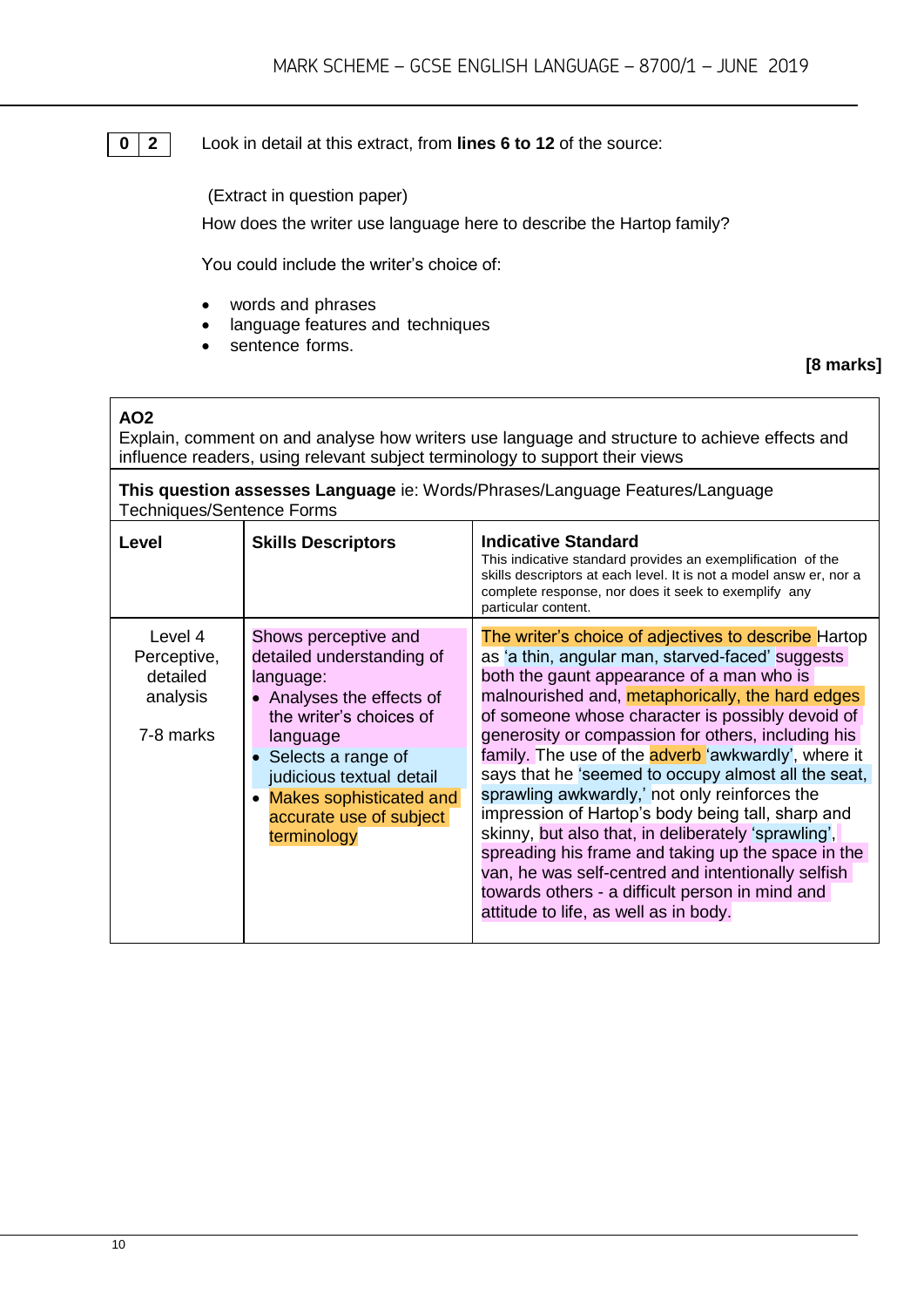| Level 3<br>Clear, relevant<br>explanation<br>5-6 marks       | Shows clear understanding<br>of language:<br>• Explains clearly the<br>effects of the writer's<br>choices of language<br>• Selects a range of<br>relevant textual detail<br>• Makes clear and<br>accurate use of subject<br>terminology | The writer describes Hartop as 'a thin, angular<br>man, starved-faced'. The adjectives tell us that he<br>has a bony, sharp body and the word "angular" not<br>only suggests a hard physical appearance but also<br>implies harsh characteristics such as a lack of<br>emotion. We learn that he 'seemed to occupy<br>almost all the seat, sprawling awkwardly'. The<br>phrase 'almost all' implies that he left very little of<br>the seat for his wife and daughter so he was being<br>thoughtless and selfish, and the adverb 'awkwardly'<br>suggests how difficult it was for him to fit in the van,<br>maybe because he was so tall and lanky. |
|--------------------------------------------------------------|-----------------------------------------------------------------------------------------------------------------------------------------------------------------------------------------------------------------------------------------|-----------------------------------------------------------------------------------------------------------------------------------------------------------------------------------------------------------------------------------------------------------------------------------------------------------------------------------------------------------------------------------------------------------------------------------------------------------------------------------------------------------------------------------------------------------------------------------------------------------------------------------------------------|
| Level 2<br>Some<br>understanding<br>and comment<br>3-4 marks | Shows some understanding<br>of language:<br>• Attempts to comment on<br>the effect of language<br>• Selects some appropriate<br>textual detail<br>• Makes some use of<br>subject terminology,<br>mainly appropriately                   | Hartop is described as 'a thin, angular man,<br>starved-faced' and these adjectives tell us that he<br>was not well fed and maybe couldn't afford good<br>food. It says that he was 'sprawling awkwardly'<br>taking up 'almost all the seat', which makes it<br>sound like he spread himself out and was a bit<br>selfish.                                                                                                                                                                                                                                                                                                                          |
| Level 1<br>Simple, limited<br>comment<br>1-2 marks           | Shows simple awareness of<br>language:<br>• Offers simple comment<br>on the effect of language<br>• Selects simple<br>reference(s) or textual<br>detail(s)<br>• Makes simple use of<br>subject terminology, not<br>always appropriately | Hartop was described as 'thin' and 'starved-faced'<br>and these words might mean that he didn't get<br>enough to eat. It says he was 'sprawling<br>awkwardly' so perhaps he wasn't very comfortable.                                                                                                                                                                                                                                                                                                                                                                                                                                                |
| Level 0<br>No marks                                          | Nothing to reward                                                                                                                                                                                                                       |                                                                                                                                                                                                                                                                                                                                                                                                                                                                                                                                                                                                                                                     |

**Note:** If a student writes only about language outside of the given lines, the response should be placed in either Level 1 or Level 2, according to the quality of what is written.

AO2 content may include the effect of ideas such as:

- the use of adjectives such as 'starved-faced' to suggest Hartop was not only malnourished and gaunt but also possibly devoid of generosity and compassion
- contrasting verbs, eg 'sprawling' and 'squeezed,' to represent different behaviour and personalities within the family
- the recurring motif of 'thin' and 'thinness' to describe Alice and her mother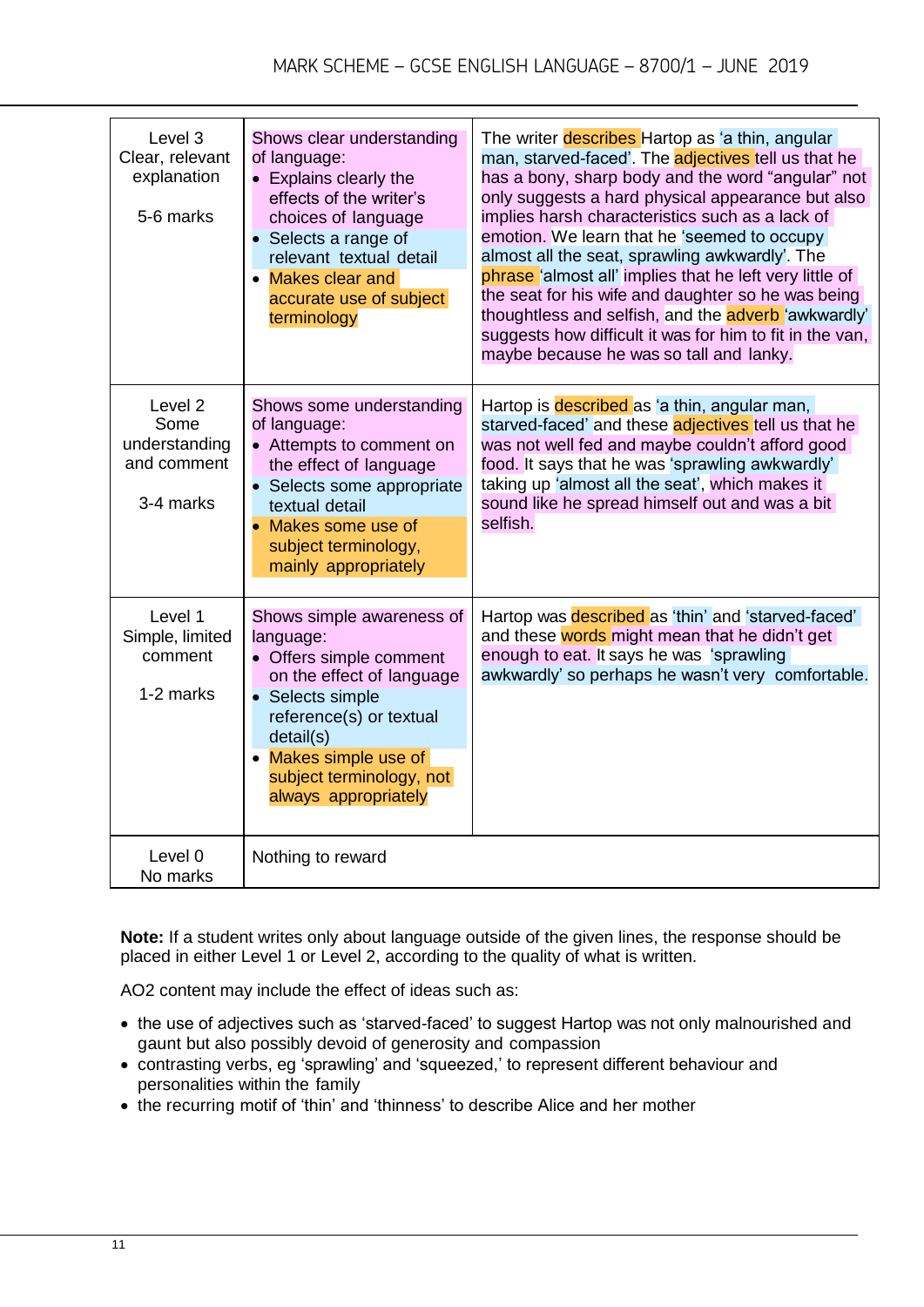#### You now need to think about the **whole** of the source. **0 3**

This text is from the beginning of a short story.

How has the writer structured the text to interest you as a reader?

You could write about:

- what the writer focuses your attention on at the beginning of the source
- how and why the writer changes this focus as the source develops
- any other structural features that interest you.

#### **[8 marks]**

#### **AO2**

Explain, comment on and analyse how writers use language and structure to achieve effects and influence readers, using relevant subject terminology to support their views

This question assesses how the writer has structured a text. Structural features can be: at a whole text level eg. beginnings/endings/perspective shifts; at a paragraph level eg. topic change/aspects of cohesion; and at a sentence level when judged to contribute to whole structure.

| Level                                                       | <b>Skills Descriptors</b>                                                                                                                                                                                                                                                                | <b>Indicative Standard</b><br>This indicative standard provides an exemplification of the<br>skills descriptors at each level. It is not a model answ er, nor a<br>complete response, nor does it seek to exemplify any<br>particular content.                                                                                                                                                                                                                                                                                                                                                                                                                                                                                                                                                                                                                                                                                                                                                                                                                                                                                                                                                                                                                                                                                                                                                                                                                                                                                            |
|-------------------------------------------------------------|------------------------------------------------------------------------------------------------------------------------------------------------------------------------------------------------------------------------------------------------------------------------------------------|-------------------------------------------------------------------------------------------------------------------------------------------------------------------------------------------------------------------------------------------------------------------------------------------------------------------------------------------------------------------------------------------------------------------------------------------------------------------------------------------------------------------------------------------------------------------------------------------------------------------------------------------------------------------------------------------------------------------------------------------------------------------------------------------------------------------------------------------------------------------------------------------------------------------------------------------------------------------------------------------------------------------------------------------------------------------------------------------------------------------------------------------------------------------------------------------------------------------------------------------------------------------------------------------------------------------------------------------------------------------------------------------------------------------------------------------------------------------------------------------------------------------------------------------|
| Level 4<br>Perceptive,<br>detailed<br>analysis<br>7-8 marks | Shows perceptive and<br>detailed understanding of<br>structural features:<br>• Analyses the effects of the<br>writer's choices of<br>structural features<br>Selects a range of<br>$\bullet$<br>judicious examples<br>• Makes sophisticated and<br>accurate use of subject<br>terminology | The Hartops' van is a main focus of the text – in<br>the beginning when the old and shoddy exterior is<br>described, and towards the end when Alice 'could<br>see the red tail-light of the van again' and is<br>reunited with her parents. The text begins with the<br>exterior of the van, old and 're-painted green',<br>travelling through the 'treeless stretch of country' in<br>the wind and rain. This wide and open scene is<br>then contrasted with the claustrophobic, squashed-<br>up interior of the front of the van, where Alice and<br>her mother, despite their thinness, are 'pressed<br>tight together' whilst Hartop is 'sprawled awkwardly<br>on most of the seat. We then move forward,<br>through the rainy countryside as Hartop drives the<br>old van to its destination in order to sell his<br>produce. This movement is stopped when the van<br>stops and the subsequent dialogue results in Alice<br>leaving the van to look for whatever has fallen from<br>the roof as the van is driven on. The family, once<br>so pressed together, are now separated. The<br>reader stays with Alice, <b>outside</b> in the rain watching<br>the tail-light of the van disappear. The text<br>develops with Alice later moving out of the<br>darkness when she sees the stationary red tail-<br>light and the 'lights of the houses'. However, at the<br>end of the text she is cast back into isolation by the<br>sharp words of her father and we leave her as she<br>'walked away and vanished, all without a word'. |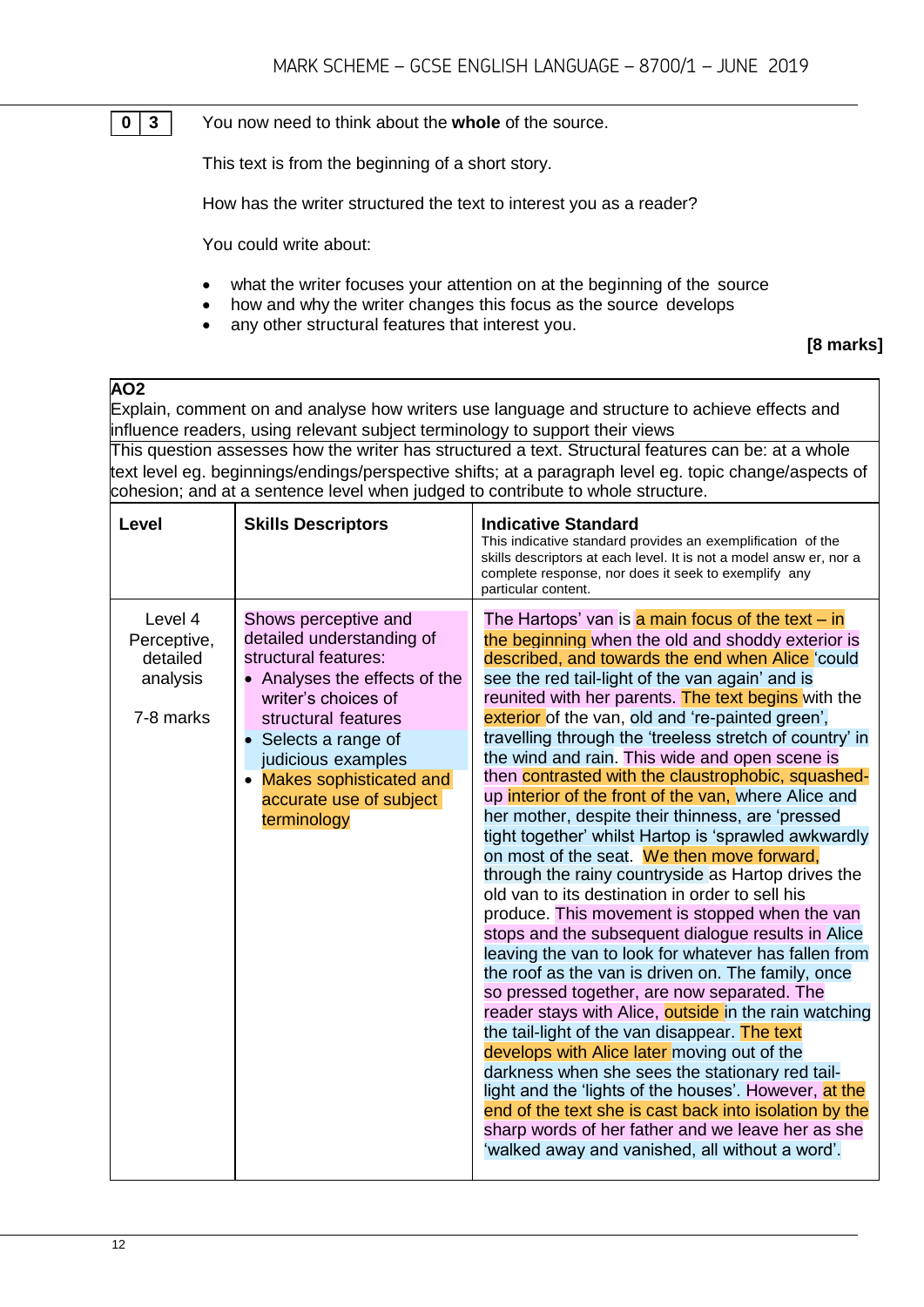| Level 3<br>Clear,<br>relevant<br>explanation<br>5-6 marks               | Shows clear understanding<br>of structural features:<br>• Explains clearly the effects<br>of the writer's choices of<br>structural features<br>Selects a range of relevant<br>examples<br>• Makes clear and accurate<br>use of subject terminology | At the beginning, the focus is on the outside of the<br>old van which is a bit battered and is travelling<br>slowly through the 'squally November half-<br>darkness'. Then we move inside the van where<br>Hartop is sprawled in the driver's seat and his wife<br>and daughter are squashed up together. The writer<br>then moves the action forward as Hartop drives the<br>old van carefully through the rainy night until it<br>stops because he thinks something has fallen from<br>the roof. The focus then switches to the outside<br>where Alice 'with the rain full in her face' looks for<br>the lost item. She watches the van disappear into<br>the distance and is left alone. Later, the writer uses<br>dialogue as a way of reuniting Alice with her father<br>but in an aggressive way, so that she 'walked away<br>and vanished' at the end of the text. |
|-------------------------------------------------------------------------|----------------------------------------------------------------------------------------------------------------------------------------------------------------------------------------------------------------------------------------------------|---------------------------------------------------------------------------------------------------------------------------------------------------------------------------------------------------------------------------------------------------------------------------------------------------------------------------------------------------------------------------------------------------------------------------------------------------------------------------------------------------------------------------------------------------------------------------------------------------------------------------------------------------------------------------------------------------------------------------------------------------------------------------------------------------------------------------------------------------------------------------|
| Level <sub>2</sub><br>Some<br>understanding<br>and comment<br>3-4 marks | Shows some understanding<br>of structural features:<br>• Attempts to comment on<br>the effect of structural<br>features<br>• Selects some appropriate<br>examples<br>• Makes some use of<br>subject terminology,<br>mainly appropriately           | Our focus at the beginning is on the old van and<br>the Hartop family in it. We learn that they are very<br>squashed up in the van because Hartop is<br>sprawling across the seat. Then the van moves and<br>we learn that outside it is windy and raining. Later,<br>Alice has to go outside of the van to look for what<br>has dropped off the roof onto the road.                                                                                                                                                                                                                                                                                                                                                                                                                                                                                                      |
| Level 1<br>Simple,<br>limited<br>comment<br>1-2 marks                   | Shows simple awareness of<br>structural features:<br>• Offers simple comment on<br>the effect of structure<br>Selects simple<br>reference(s) or example(s)<br>Makes simple use of<br>subject terminology, not<br>always appropriately              | The text begins by describing Hartop's van and the<br>three members of the family, so that we know who<br>they are. Then the van is moving with the women<br>squashed up inside. Later, Alice leaves the van to<br>find what has dropped off the roof.                                                                                                                                                                                                                                                                                                                                                                                                                                                                                                                                                                                                                    |
| Level 0<br>No marks                                                     | Nothing to reward                                                                                                                                                                                                                                  |                                                                                                                                                                                                                                                                                                                                                                                                                                                                                                                                                                                                                                                                                                                                                                                                                                                                           |

AO2 content may include the effect of ideas such as:

- a constant focus on the van as it travels through the darkness
- a switch from the open scenery outside the van to the claustrophobic scene inside in order to emphasise the family dynamics
- movement between the family group and Alice in isolation
- position of dialogue to establish and then reinforce the relationship between Hartop and Alice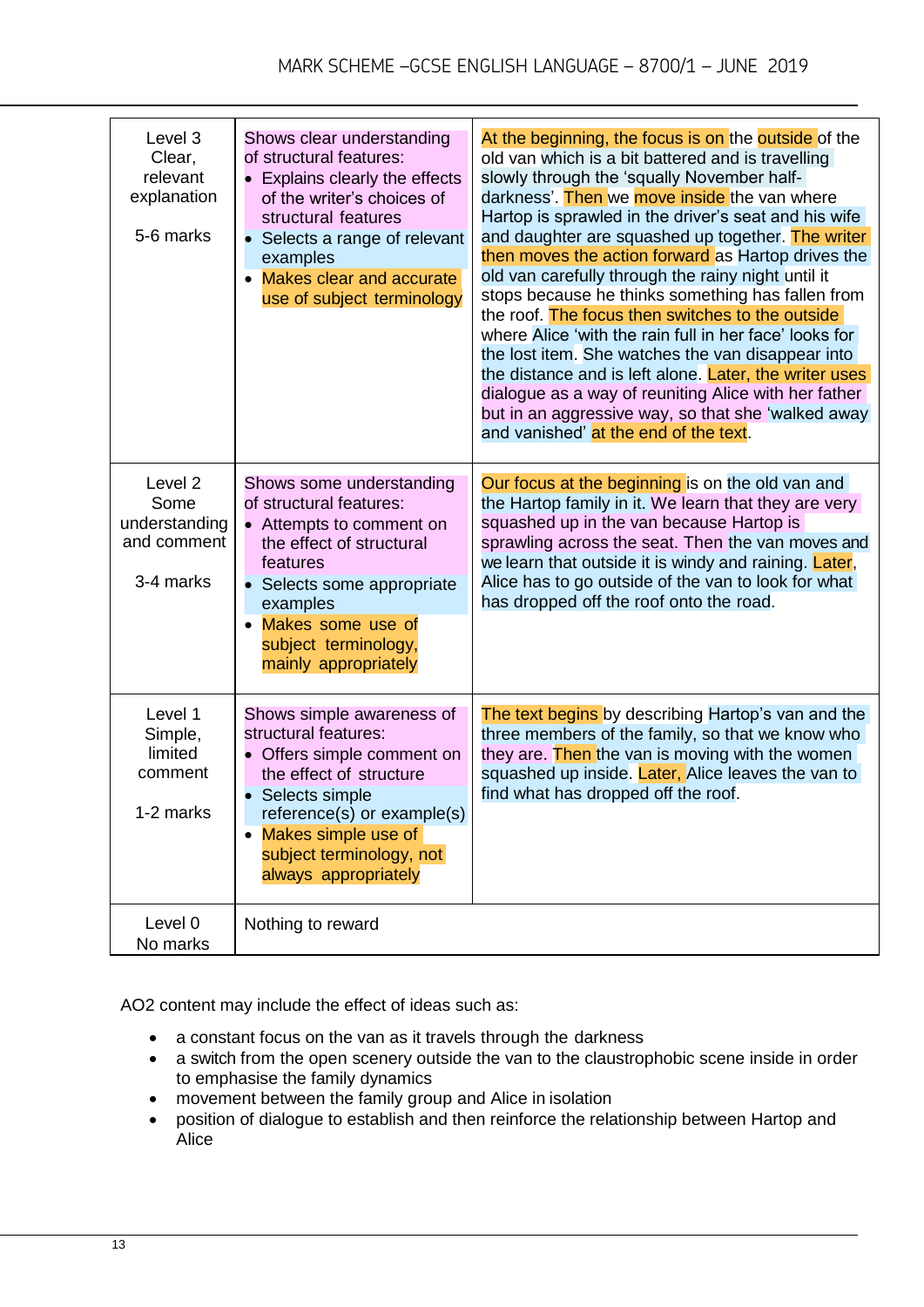$\mathbf{0}$ 

Focus this part of your answer on the second part of the source, from **line 34 to the end**.

A student said, 'This part of the story, where Alice is sent back along the road to find what has fallen from the roof and returns with the chrysanthemums, shows how hard and cruel Hartop is, so that all of our sympathy is with Alice.'

To what extent do you agree?

In your response, you could:

- consider whether Alice is treated cruelly by her father
- evaluate how the writer creates sympathy for Alice
- support your response with references to the text.

**[20 marks]**

| AO <sub>4</sub><br>Evaluate texts critically and support this with appropriate textual references |                                                                                                                                                                                                                                                                                                                           |                                                                                                                                                                                                                                                                                                                                                                                                                                                                                                                                                                                                                                                                                                                                                                                                                                                                                                                                                                                                                                                                                                                                                                                                                                                                                                                                                                                                                                                                                                                                                                          |
|---------------------------------------------------------------------------------------------------|---------------------------------------------------------------------------------------------------------------------------------------------------------------------------------------------------------------------------------------------------------------------------------------------------------------------------|--------------------------------------------------------------------------------------------------------------------------------------------------------------------------------------------------------------------------------------------------------------------------------------------------------------------------------------------------------------------------------------------------------------------------------------------------------------------------------------------------------------------------------------------------------------------------------------------------------------------------------------------------------------------------------------------------------------------------------------------------------------------------------------------------------------------------------------------------------------------------------------------------------------------------------------------------------------------------------------------------------------------------------------------------------------------------------------------------------------------------------------------------------------------------------------------------------------------------------------------------------------------------------------------------------------------------------------------------------------------------------------------------------------------------------------------------------------------------------------------------------------------------------------------------------------------------|
| <b>Level</b>                                                                                      | <b>Skills Descriptors</b>                                                                                                                                                                                                                                                                                                 | <b>Indicative Standard</b><br>This indicative standard provides an exemplification of the<br>skills descriptors at each level. It is not a model answ er, nor a<br>complete response, nor does it seek to exemplify any particular<br>content.                                                                                                                                                                                                                                                                                                                                                                                                                                                                                                                                                                                                                                                                                                                                                                                                                                                                                                                                                                                                                                                                                                                                                                                                                                                                                                                           |
| Level 4<br>Perceptive,<br>detailed<br>evaluation<br>16-20<br>marks                                | Shows perceptive and<br>detailed evaluation:<br>• Evaluates critically and in<br>detail the effect(s) on the<br>reader<br>• Shows perceptive<br>understanding of writer's<br>methods<br>Selects a range of judicious<br>textual detail<br>Develops a convincing and<br>critical response to the<br>focus of the statement | I think both Alice and Hartop are deserving of our<br>sympathy, so it doesn't all go to Alice. Although his<br>wife tries to protest, Hartop is determined that Alice<br>is going out in the wind, rain and darkness to look<br>for whatever fell off the van roof. Our sympathy for<br>Alice seems assured as the writer tells us that, to<br>Alice, the van 'seemed to be moving away rapidly',<br>with the adverb 'rapidly' suggesting Hartop's<br>careless lack of compassion in leaving Alice<br>isolated and abandoned. However, Alice's<br>acceptance of this suggests that she is used to her<br>father's uncompromising and harsh ways so she<br>'stoically' accepts the discomfort and pain of the<br>wind and rain as her duty. Later, the writer uses the<br>conspiratorial relationship between mother and<br>daughter, through dialogue, as a way perhaps to<br>create sympathy for Hartop. Having successfully<br>returned with the flowers, he overhears Alice say to<br>her mother that it was 'Only a bunch of<br>chrysanthemums', meaning that it was nothing, it<br>was hardly worth the trouble he caused her to find<br>them, that they are not important. Alice felt safe<br>saying this to her mother but 'Hartop appeared at<br>the very moment she was speaking'. Since the<br>chrysanthemums are his livelihood, his business,<br>he is indignant and angry. Although confrontational,<br>Hartop is not cruel; he is just a frustrated,<br>struggling, poor man trying to earn a living against<br>the odds - and as such is deserving of our |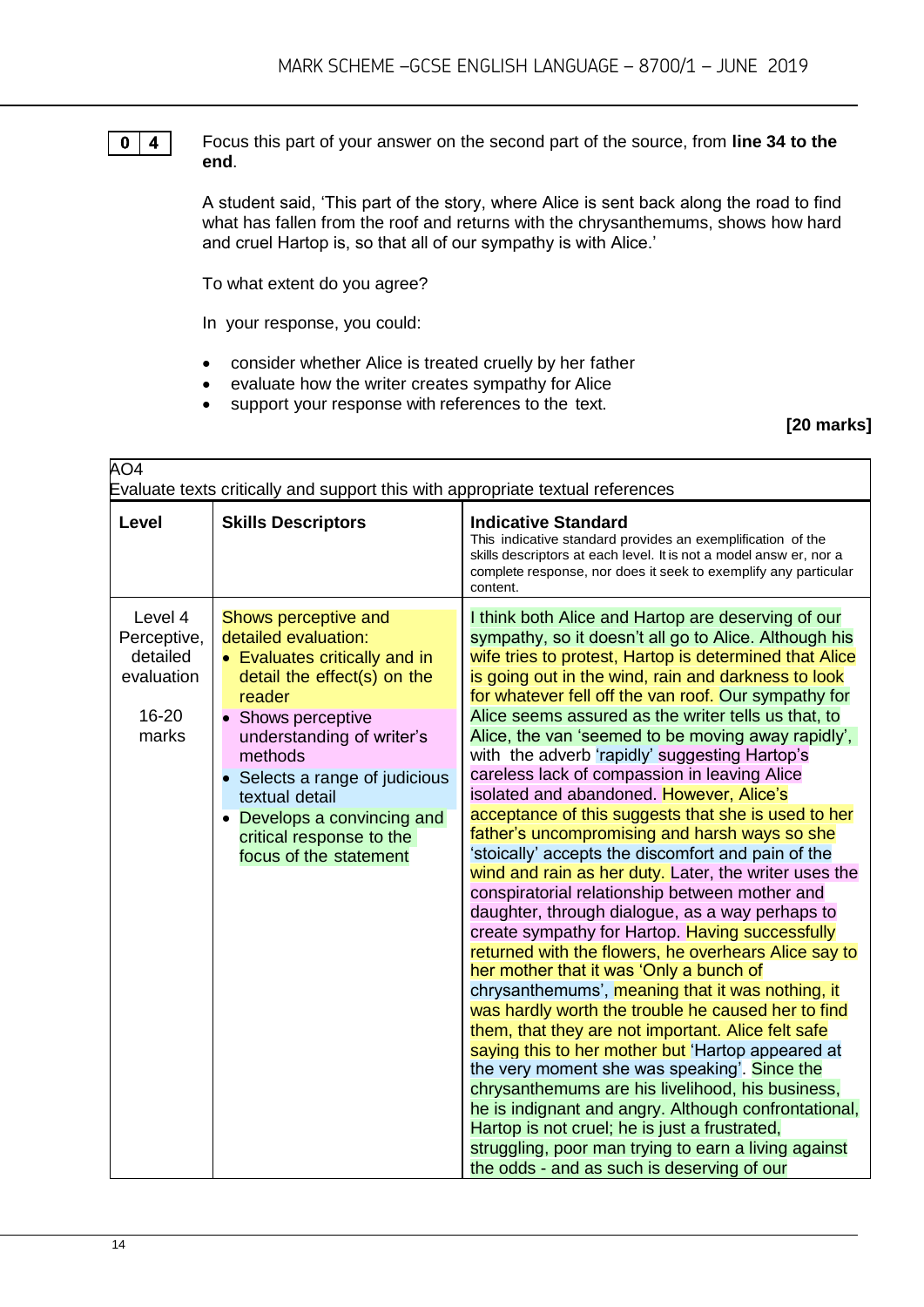|                                                                   |                                                                                                                                                                                                                                                                                                                                       | sympathy.                                                                                                                                                                                                                                                                                                                                                                                                                                                                                                                                                                                                                                                                                                                                                                                                                                                                                                            |
|-------------------------------------------------------------------|---------------------------------------------------------------------------------------------------------------------------------------------------------------------------------------------------------------------------------------------------------------------------------------------------------------------------------------|----------------------------------------------------------------------------------------------------------------------------------------------------------------------------------------------------------------------------------------------------------------------------------------------------------------------------------------------------------------------------------------------------------------------------------------------------------------------------------------------------------------------------------------------------------------------------------------------------------------------------------------------------------------------------------------------------------------------------------------------------------------------------------------------------------------------------------------------------------------------------------------------------------------------|
| Level 3<br>Clear,<br>relevant<br>evaluation<br>$11 - 15$<br>marks | Shows clear and relevant<br>evaluation:<br>• Evaluates clearly the<br>effect(s) on the reader<br>• Shows clear understanding<br>of writer's methods<br>• Selects a range of relevant<br>textual references<br>Makes a clear and relevant<br>response to the focus of the<br>statement                                                 | The writer tells us that Alice 'accepted' the journey<br>and the rain and her father's words and that she<br>'walked without hurrying', in spite of the wind and<br>the rain smashing her 'full in the face' and the van<br>being driven off. The writer's portrayal of Alice here,<br>and the use of such violent verbs to convey the<br>attacking weather, suggests that she is used to the<br>harshness of life and to her father's ways and that<br>she has learned to live with them. Hartop seems<br>more cruel and hard on her when he over-reacts to<br>her saying 'Only a bunch of chrysanthemums'. The<br>use of direct speech, and the fact that he 'raised his<br>voice', is effective in creating sympathy for her in<br>the reader. We can imagine him putting his face<br>right up to hers and shouting, so that she just<br>'walked away and vanished' without understanding<br>why he was so angry. |
| Level 2<br>Some,<br>evaluation<br>6-10 marks                      | Shows some attempts at<br>evaluation:<br>Makes some evaluative<br>comment(s) on effect(s)<br>on the reader<br>Shows some<br>understanding of writer's<br>methods<br>Selects some appropriate<br>textual reference(s)<br>Makes some response to<br>the focus of the statement                                                          | Making Alice get out of the van in the wind and rain<br>and darkness to find what fell off the roof seems a<br>cruel thing to do but she doesn't seem to mind<br>much because she says 'she seemed to accept the<br>journey as she accepted the rain'. However, I think<br>her father is hard on her because he makes her<br>walk all the way back with the flowers and then<br>shouts at her. I don't feel any sympathy with<br>Hartop, only with Alice, especially when the writer<br>says that the wind and rain 'seemed to veer and<br>smash her in the face', which sounds like the<br>weather is hitting her.                                                                                                                                                                                                                                                                                                  |
| Level 1<br>Simple,<br>limited<br>comment<br>1-5 marks             | Shows simple, limited<br>evaluation:<br>Makes simple, limited<br>$\bullet$<br>evaluative comment(s) on<br>effect(s) on reader<br><b>Shows limited</b><br>understanding of writer's<br>methods<br>Selects simple, limited<br>textual reference(s)<br>Makes a simple, limited<br>$\bullet$<br>response to the focus of<br>the statement | I think Hartop is cruel to Alice because she is only a<br>young girl and he makes her go out in the dark and<br>rain to find the flowers, and then shouts at her when<br>she brings them back. I feel sorry for her because it<br>says the wind 'seemed to veer and smash her, with<br>the rain, full in the face', which makes it sound like<br>she had a horrible time.                                                                                                                                                                                                                                                                                                                                                                                                                                                                                                                                            |
| Level 0<br>No marks                                               | Nothing to reward.                                                                                                                                                                                                                                                                                                                    |                                                                                                                                                                                                                                                                                                                                                                                                                                                                                                                                                                                                                                                                                                                                                                                                                                                                                                                      |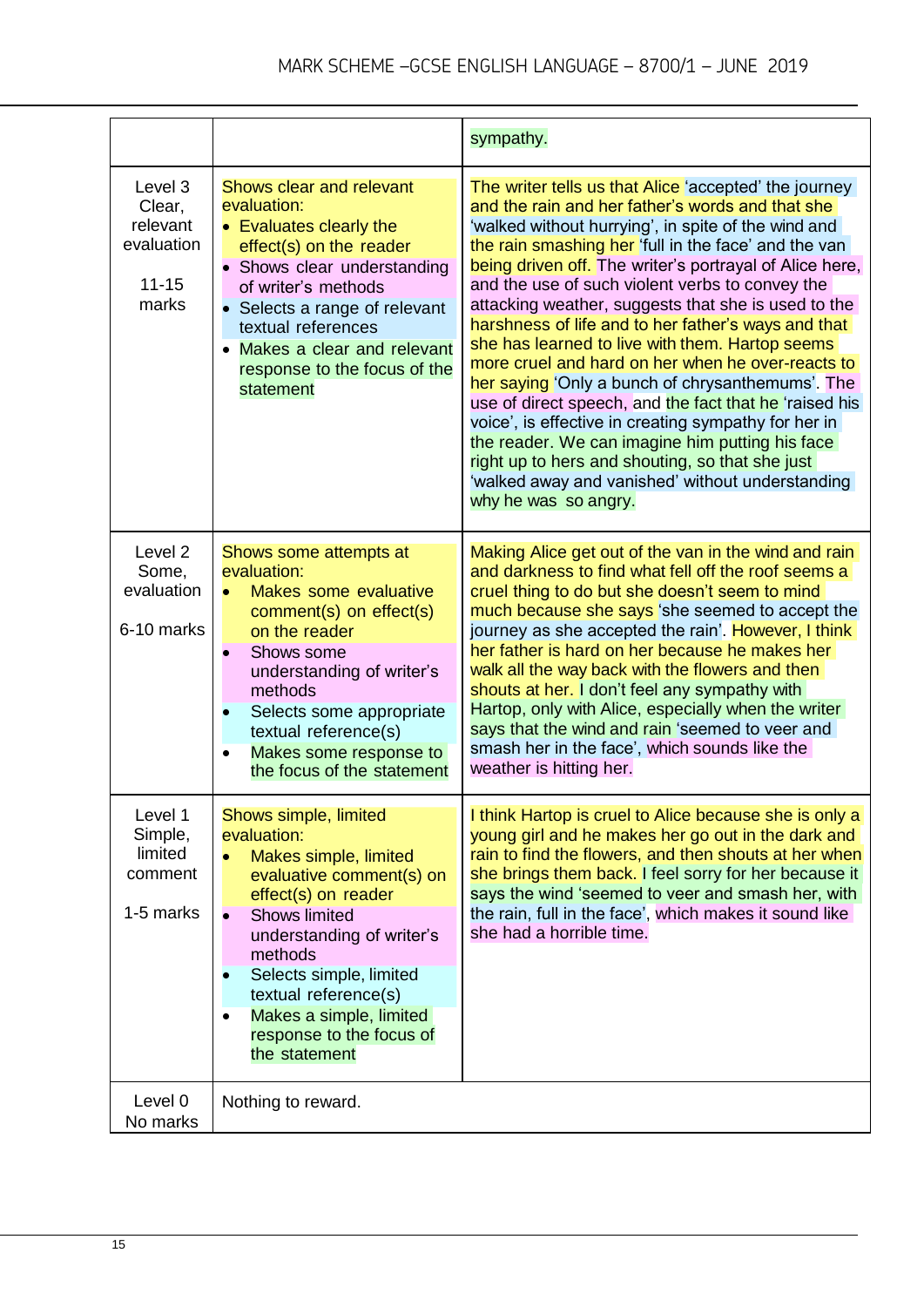**Note:** Reference to the writer's methods may be implicit without specific mention of the writer. Similarly, the evaluative 'I do/I don't agree' may be implicit.

In both these cases credit should be given according to the quality of what is written.

AO4 content may include the evaluation of ideas such as:

- Alice's acceptance of her father's harsh behaviour to suggest it is a normal part of her life
- Alice's onslaught from the weather as well as Hartop
- use of violent verbs such as 'smash' to describe the rain attacking Alice and create sympathy for her
- the differing importance of the chrysanthemums to Alice and her father
- the role of Alice's mother in the family dynamics
- use of direct speech to convey the misunderstanding between Hartop and Alice, possibly as symptomatic of the father/daughter relationship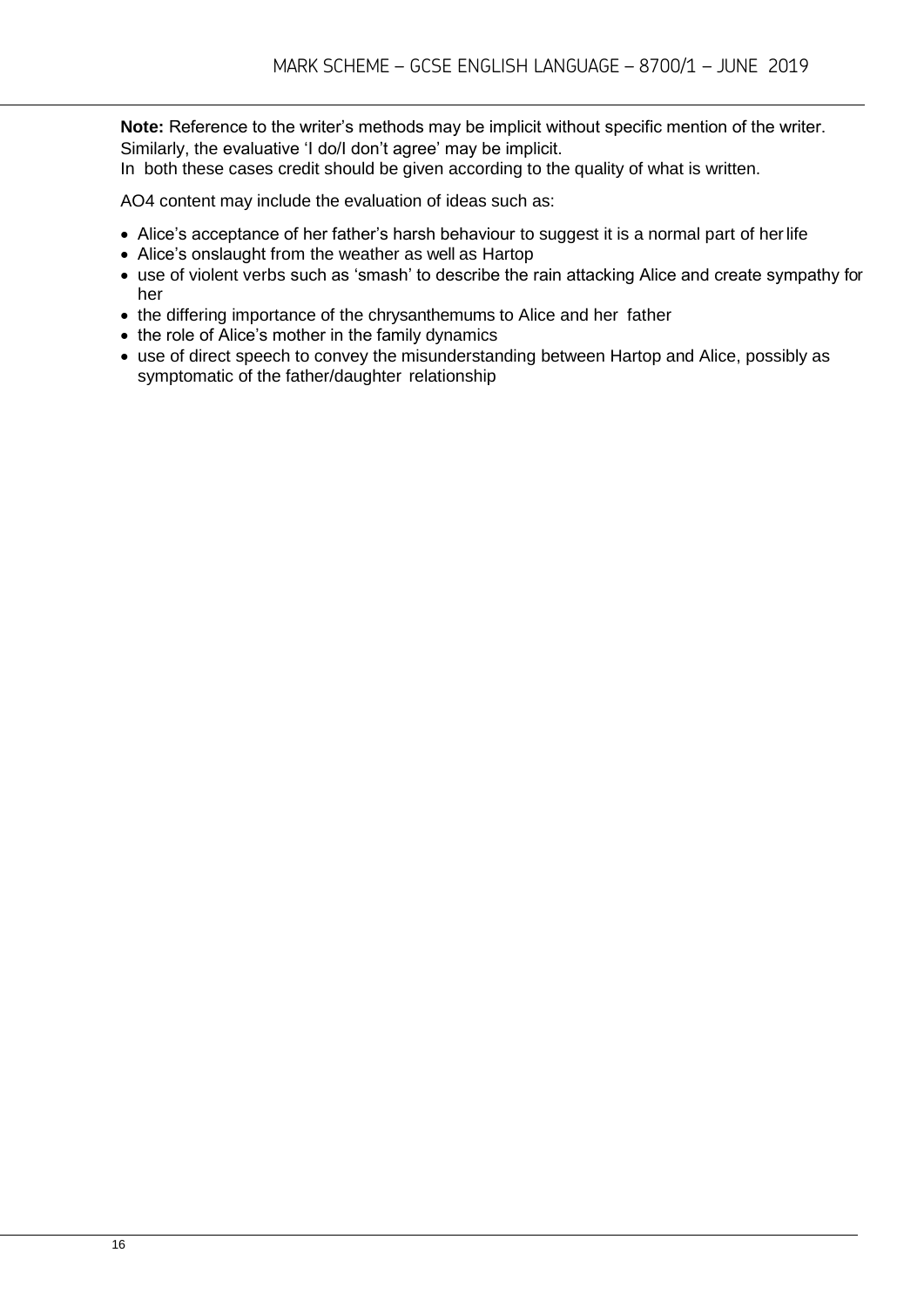### $0 \mid 5 \mid$

Your school or college is asking students to contribute some creative writing for its website.

#### **Either:**

Describe a market place as suggested by this picture: (painting of busy market)

**or**

Write a story with the title 'Abandoned'.

#### (24 marks for content and organisation and 16 marks for technical accuracy) **[40 marks]**

| <b>AO5</b> Content and Organisation<br>Communicate clearly, effectively and imaginatively, selecting and adapting tone, style and register<br>for different forms, purposes and audiences.<br>Organise information and ideas, using structural and grammatical features to support coherence<br>and cohesion of texts. |                                        |                                                                                                                                                                                                                                                                                                                                                                                                                                                                                  |  |  |  |
|------------------------------------------------------------------------------------------------------------------------------------------------------------------------------------------------------------------------------------------------------------------------------------------------------------------------|----------------------------------------|----------------------------------------------------------------------------------------------------------------------------------------------------------------------------------------------------------------------------------------------------------------------------------------------------------------------------------------------------------------------------------------------------------------------------------------------------------------------------------|--|--|--|
| Level                                                                                                                                                                                                                                                                                                                  |                                        | <b>Skills descriptors</b>                                                                                                                                                                                                                                                                                                                                                                                                                                                        |  |  |  |
| Level 4<br>19-24 marks<br>Compelling,<br>Convincing<br><b>Communication</b>                                                                                                                                                                                                                                            | Upper<br>Level 4<br>$22 - 24$<br>marks | <b>Content</b><br>• Communication is convincing and compelling<br>• Tone, style and register are assuredly matched to purpose and<br>audience<br>• Extensive and ambitious vocabulary with sustained crafting of<br>linguistic devices<br>Organisation<br>• Varied and inventive use of structural features<br>• Writing is compelling, incorporating a range of convincing and<br>complex ideas<br>• Fluently linked paragraphs with seamlessly integrated<br>discourse markers |  |  |  |
|                                                                                                                                                                                                                                                                                                                        | Lower<br>Level 4<br>19-21<br>marks     | <b>Content</b><br>• Communication is convincing<br>• Tone, style and register are convincingly matched to purpose<br>and audience<br>• Extensive vocabulary with conscious crafting of linguistic<br>devices<br>Organisation<br>• Varied and effective structural features<br>• Writing is highly engaging with a range of developed complex<br>ideas<br>• Consistently coherent use of paragraphs with integrated<br>discourse markers                                          |  |  |  |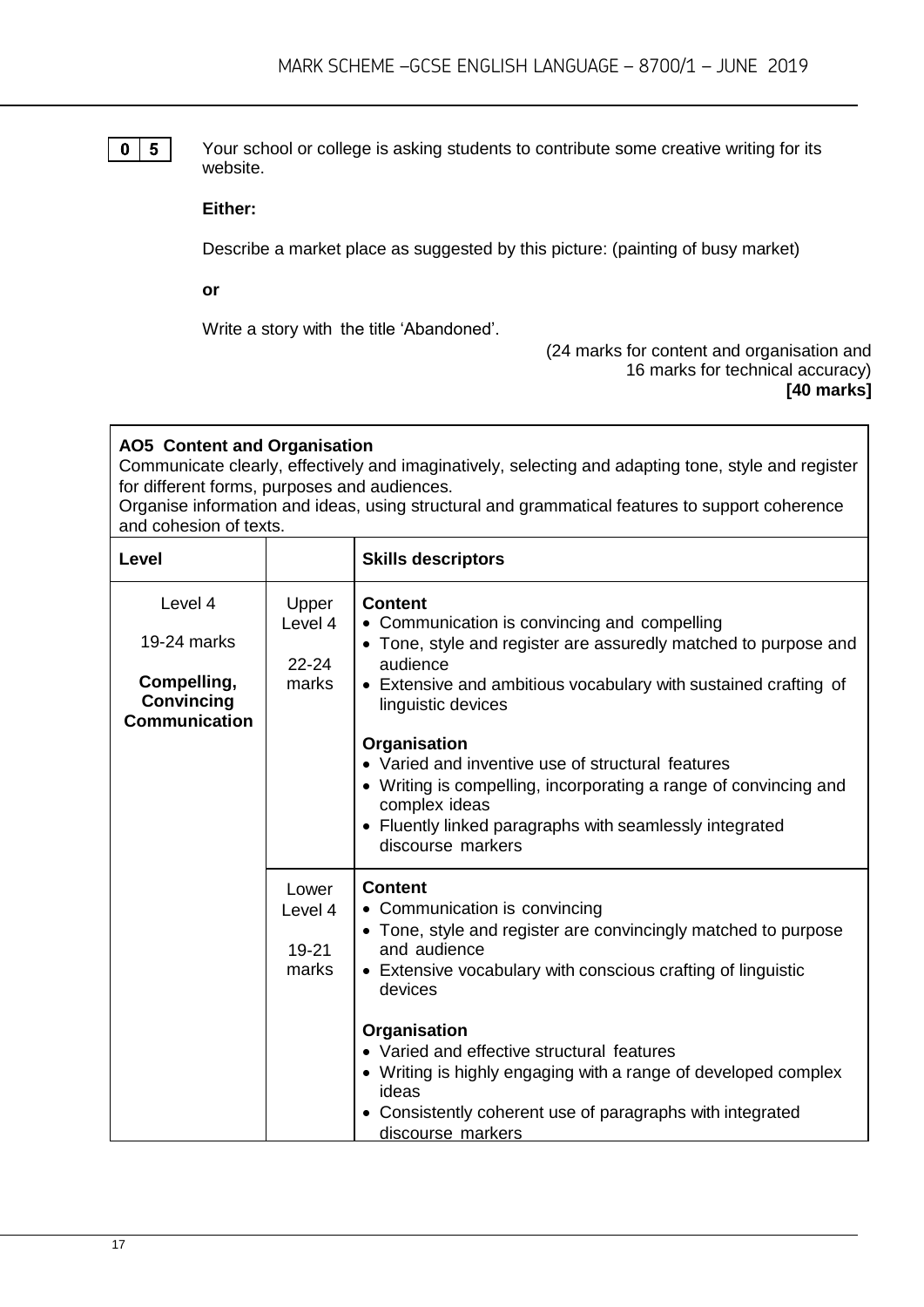| Level 3<br>13-18 marks<br>Consistent,<br><b>Clear</b><br><b>Communication</b>         | Upper<br>Level 3<br>$16 - 18$<br>marks            | <b>Content</b><br>• Communication is consistently clear<br>• Tone, style and register are clearly and consistently matched to<br>purpose and audience<br>• Increasingly sophisticated vocabulary and phrasing, chosen for<br>effect with a range of successful linguistic devices<br>Organisation<br>• Effective use of structural features<br>• Writing is engaging, using a range of clear, connected ideas<br>• Coherent paragraphs with integrated discourse markers |
|---------------------------------------------------------------------------------------|---------------------------------------------------|--------------------------------------------------------------------------------------------------------------------------------------------------------------------------------------------------------------------------------------------------------------------------------------------------------------------------------------------------------------------------------------------------------------------------------------------------------------------------|
|                                                                                       | Lower<br>Level 3<br>$13 - 15$<br>marks            | <b>Content</b><br>• Communication is generally clear<br>• Tone, style and register are generally matched to purpose and<br>audience<br>• Vocabulary clearly chosen for effect and appropriate use of<br>linguistic devices<br>Organisation<br>• Usually effective use of structural features<br>• Writing is engaging, with a range of connected ideas<br>• Usually coherent paragraphs with range of discourse markers                                                  |
| Level <sub>2</sub><br>7-12 marks<br><b>Some</b><br>successful<br><b>Communication</b> | Upper<br>Level <sub>2</sub><br>$10 - 12$<br>marks | <b>Content</b><br>• Communicates with some sustained success<br>• Some sustained attempt to match tone, style and register to<br>purpose and audience<br>• Conscious use of vocabulary with some use of linguistic<br>devices<br>Organisation<br>• Some use of structural features<br>• Increasing variety of linked and relevant ideas                                                                                                                                  |
|                                                                                       | Lower<br>Level <sub>2</sub><br>7-9<br>marks       | • Some use of paragraphs and some use of discourse markers<br><b>Content</b><br>• Communicates with some success<br>• Attempts to match tone, style and register to purpose and<br>audience<br>• Begins to vary vocabulary with some use of linguistic devices<br>Organisation<br>• Attempts to use structural features<br>• Some linked and relevant ideas<br>• Attempt to write in paragraphs with some discourse markers,<br>not always appropriate                   |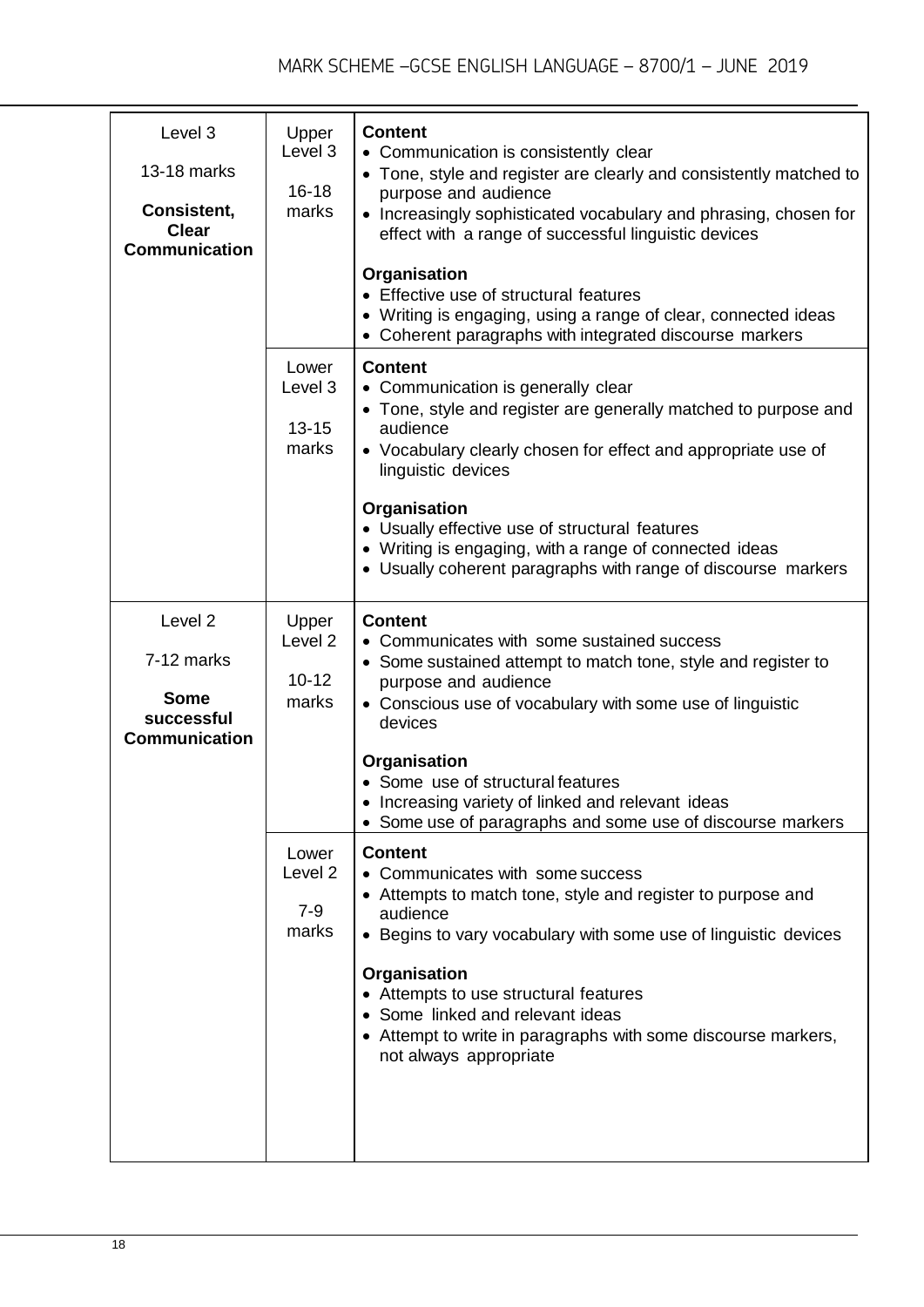| Level 1<br>1-6 marks<br>Simple, Limited<br><b>Communication</b> | Upper<br>Level 1<br>4-6<br>marks                                                      | <b>Content</b><br>• Communicates simply<br>• Simple awareness of matching tone, style and register to<br>purpose and audience<br>• Simple vocabulary; simple linguistic devices<br>Organisation<br>• Evidence of simple structural features<br>• One or two relevant ideas, simply linked<br>• Random paragraph structure |
|-----------------------------------------------------------------|---------------------------------------------------------------------------------------|---------------------------------------------------------------------------------------------------------------------------------------------------------------------------------------------------------------------------------------------------------------------------------------------------------------------------|
|                                                                 | Lower<br>Level 1<br>$1-3$<br>marks                                                    | <b>Content</b><br>• Limited communication<br>• Occasional sense of matching tone, style and register to<br>purpose and audience<br>• Simple vocabulary                                                                                                                                                                    |
|                                                                 |                                                                                       | Organisation<br>• Limited or no evidence of structural features<br>• One or two unlinked ideas<br>• No paragraphs                                                                                                                                                                                                         |
| Level 0<br>No marks                                             | Students will not have offered any meaningful writing to assess.<br>Nothing to reward |                                                                                                                                                                                                                                                                                                                           |